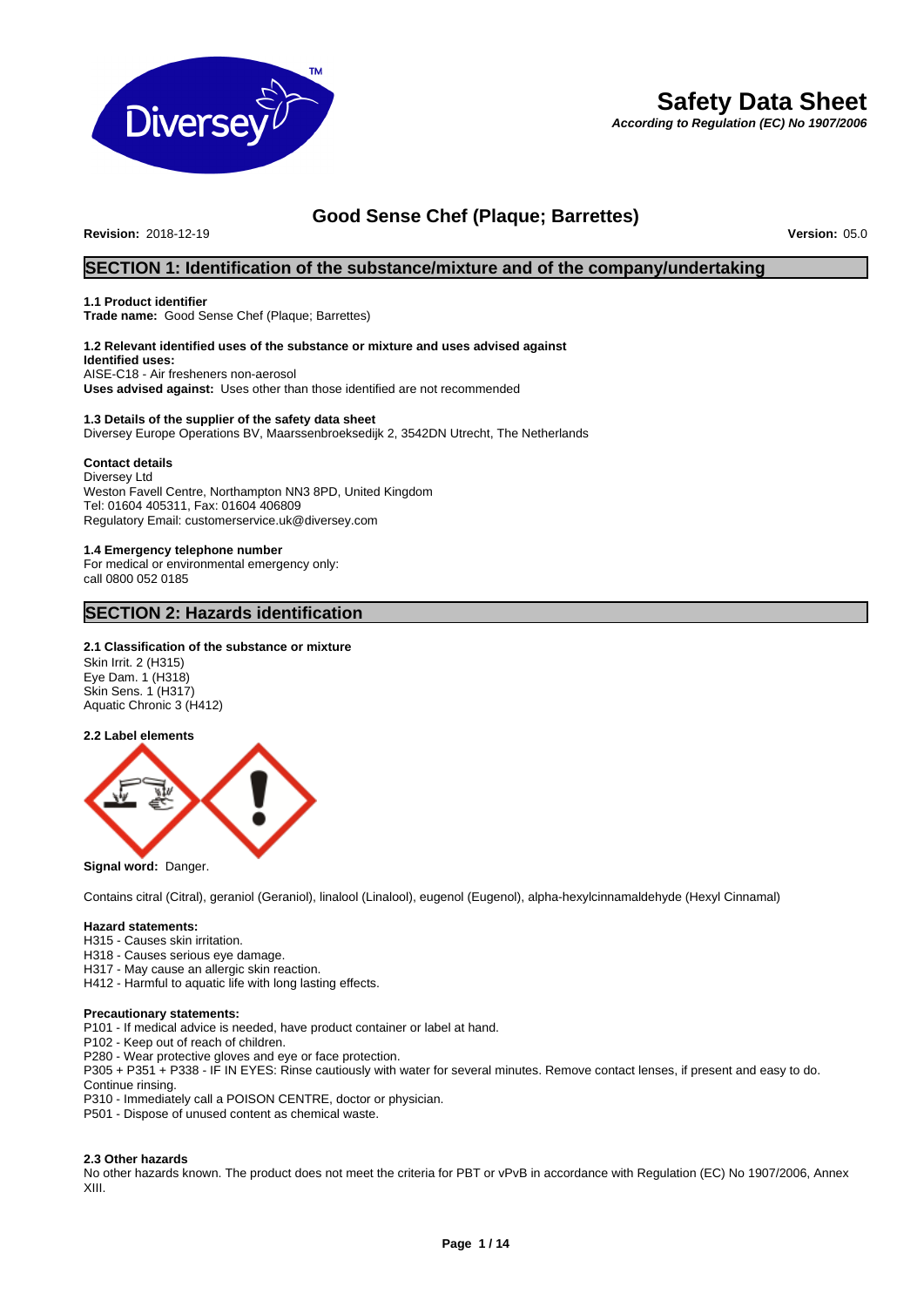# **SECTION 3: Composition/information on ingredients**

**3.2 Mixtures**

| Ingredient(s)             | <b>EC</b> number | <b>CAS number</b> | <b>REACH number</b> | <b>Classification</b>                                                                                        | <b>Notes</b> | Weight<br>percent |
|---------------------------|------------------|-------------------|---------------------|--------------------------------------------------------------------------------------------------------------|--------------|-------------------|
| linalyl acetate           | 204-116-4        | 115-95-7          | 01-2119454789-19    | Skin Irrit. 2 (H315)                                                                                         |              | $10 - 20$         |
| qeraniol                  | 203-377-1        | 106-24-1          | 01-2119552430-49    | Skin Irrit. 2 (H315)<br>Eye Dam. 1 (H318)<br>Skin Sens. 1 (H317)                                             |              | $3 - 10$          |
| linalool                  | 201-134-4        | 78-70-6           | 01-2119474016-42    | Skin Irrit. 2 (H315)<br>Eye Irrit. 2 (H319)<br>Skin Sens. 1B (H317)                                          |              | $3 - 10$          |
| eugenol                   | 202-589-1        | 97-53-0           | 01-2119971802-33    | Eye Irrit. 2 (H319)<br>Skin Sens. 1B (H317)                                                                  |              | $3 - 10$          |
| heptanal                  | 203-898-4        | $111 - 71 - 7$    |                     | Flam. Lig. 3 (H226)<br>Skin Irrit. 2 (H315)                                                                  |              | $3 - 10$          |
| p-menth-1-en-8-ol         | 202-680-6        | 98-55-5           | 01-2119553062-49    | Skin Irrit. 2 (H315)<br>Eye Irrit. 2 (H319)                                                                  |              | $3 - 10$          |
| citral                    | 226-394-6        | 5392-40-5         |                     | Skin Irrit. 2 (H315)<br>Skin Sens. 1A (H317)                                                                 |              | $1 - 3$           |
| alpha-hexylcinnamaldehyde | 202-983-3        | 101-86-0          | 01-2119533092-50    | Skin Sens. 1B (H317)<br>Aquatic Acute 1 (H400)<br>Aquatic Chronic 1<br>(H410)<br>Aquatic Chronic 2<br>(H411) |              | $1 - 3$           |

Workplace exposure limit(s), if available, are listed in subsection 8.1.

[1] Exempted: ionic mixture. See Regulation (EC) No 1907/2006, Annex V, paragraph 3 and 4. This salt is potentially present, based on calculation, and included for classification and labelling purposes only. Each starting material of the ionic mixture is registered, as required.

[2] Exempted: included in Annex IV of Regulation (EC) No 1907/2006.

[3] Exempted: Annex V of Regulation (EC) No 1907/2006.

[4] Exempted: polymer. See Article 2(9) of Regulation (EC) No 1907/2006.

For the full text of the H and EUH phrases mentioned in this Section, see Section 16.

## **4.1 Description of first aid measures**

**SECTION 4: First aid measures** 

| <b>General Information:</b>     | Symptoms of intoxication may even occur after several hours. It is recommended to continue      |
|---------------------------------|-------------------------------------------------------------------------------------------------|
|                                 | medical observation for at least 48 hours after the incident.                                   |
| Inhalation:                     | Get medical attention or advice if you feel unwell.                                             |
| <b>Skin contact:</b>            | Take off immediately all contaminated clothing and wash it before re-use.                       |
| Eye contact:                    | Hold eyelids apart and flush eyes with plenty of lukewarm water for at least 15 minutes. Remove |
|                                 | contact lenses, if present and easy to do. Continue rinsing. Immediately call a POISON CENTRE,  |
|                                 | doctor or physician.                                                                            |
| Ingestion:                      | Rinse mouth. Immediately drink 1 glass of water. Never give anything by mouth to an unconscious |
|                                 | person. Get medical attention or advice if you feel unwell.                                     |
| Self-protection of first aider: | Consider personal protective equipment as indicated in subsection 8.2.                          |

|                      | moot important symptoms and chects, both acate and acidyca |
|----------------------|------------------------------------------------------------|
| Inhalation:          | No known effects or symptoms in normal use.                |
| <b>Skin contact:</b> | Causes irritation. May cause an allergic skin reaction.    |
| Eye contact:         | Causes severe or permanent damage.                         |
| Ingestion:           | No known effects or symptoms in normal use.                |
|                      |                                                            |

#### **4.3 Indication of any immediate medical attention and special treatment needed**

No information available on clinical testing and medical monitoring. Specific toxicological information on substances, if available, can be found in section 11.

# **SECTION 5: Firefighting measures**

#### **5.1 Extinguishing media**

Carbon dioxide. Dry powder. Water spray jet. Fight larger fires with water spray jet or alcohol-resistant foam.

#### **5.2 Special hazards arising from the substance or mixture**

No special hazards known.

#### **5.3 Advice for firefighters**

As in any fire, wear self contained breathing apparatus and suitable protective clothing including gloves and eye/face protection.

# **SECTION 6: Accidental release measures**

#### **6.1 Personal precautions, protective equipment and emergency procedures**

Wear suitable gloves and eye/face protection.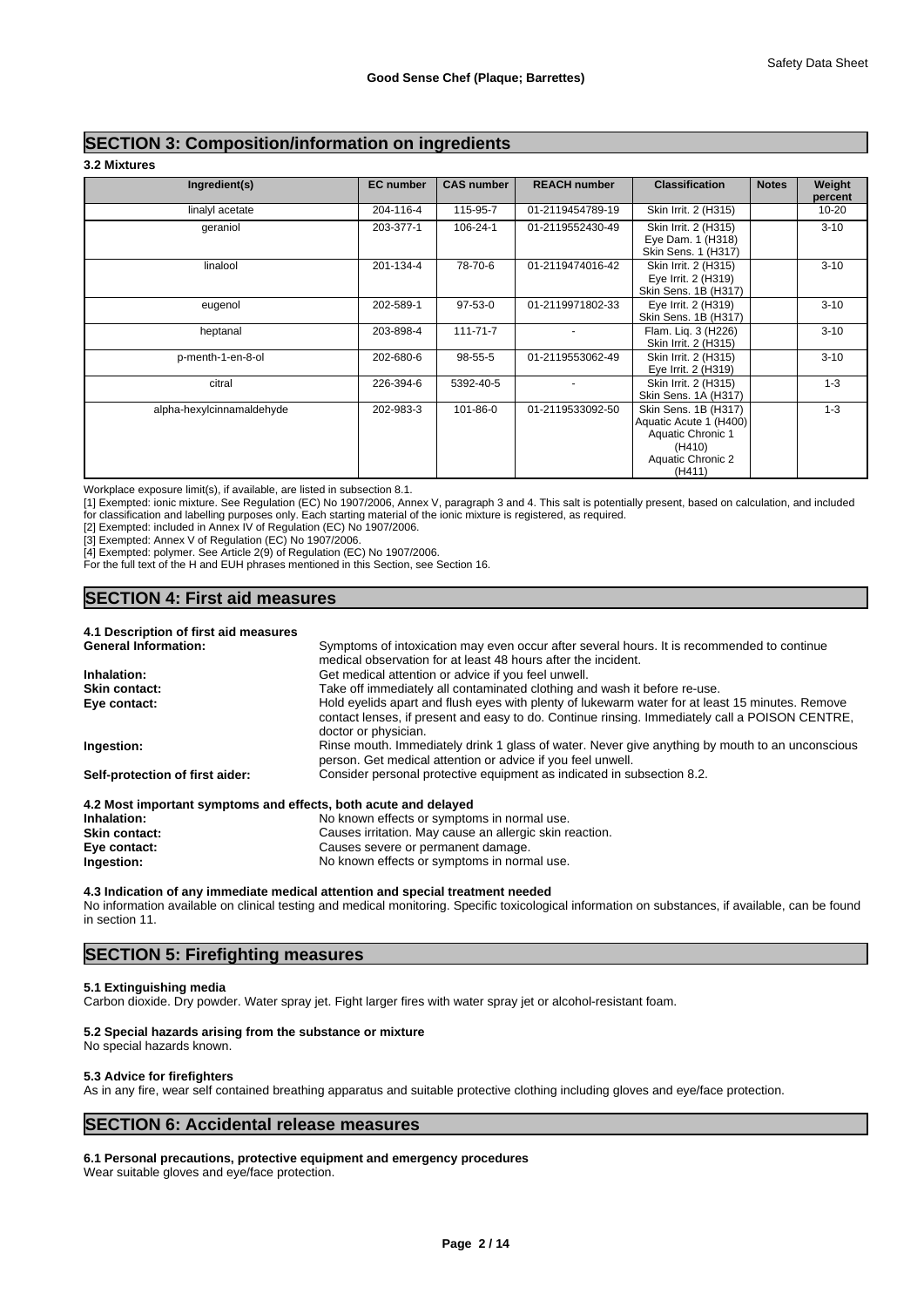#### **6.2 Environmental precautions**

Do not allow to enter drainage system, surface or ground water. Do not allow to enter the ground/soil. Inform responsible authorities in case undiluted product reaches drainage system, surface or ground water or the ground/soil.

#### **6.3 Methods and material for containment and cleaning up**

Collect mechanically.

#### **6.4 Reference to other sections**

For personal protective equipment see subsection 8.2. For disposal considerations see section 13.

# **SECTION 7: Handling and storage**

#### **7.1 Precautions for safe handling**

**Measures to prevent fire and explosions:**

No special precautions required.

# **Measures required to protect the environment:**

For environmental exposure controls see subsection 8.2.

#### **Advices on general occupational hygiene:**

Handle in accordance with good industrial hygiene and safety practice. Keep away from food, drink and animal feeding stuffs. Keep out of reach of children. Do not mix with other products unless adviced by Diversey. Wash hands before breaks and at the end of workday. Wash face, hands and any exposed skin thoroughly after handling. Take off contaminated clothing. Contaminated work clothing should not be allowed out of the workplace. Wash contaminated clothing before reuse. Avoid contact with eyes. Use only with adequate ventilation. See chapter 8.2, Exposure controls / Personal protection.

### **7.2 Conditions for safe storage, including any incompatibilities**

Store in accordance with local and national regulations. Store in a closed container. Keep only in original packaging. Keep out of reach of children.

For conditions to avoid see subsection 10.4. For incompatible materials see subsection 10.5.

### **7.3 Specific end use(s)**

No specific advice for end use available.

# **SECTION 8: Exposure controls/personal protection**

#### **8.1 Control parameters Workplace exposure limits**

Air limit values, if available:

Biological limit values, if available:

Recommended monitoring procedures, if available:

Additional exposure limits under the conditions of use, if available:

# **DNEL/DMEL and PNEC values**

#### **Human exposure** DNEL oral exposure - Consumer (mg/kg bw)

| . <del>.</del>            |                                      |                                  |                              |                                 |
|---------------------------|--------------------------------------|----------------------------------|------------------------------|---------------------------------|
| Ingredient(s)             | <b>Short term - Local</b><br>effects | Short term - Systemic<br>effects | Long term - Local<br>effects | Long term - Systemic<br>effects |
| linalyl acetate           | No data available                    | No data available                | No data available            | No data available               |
| geraniol                  | No data available                    | No data available                | No data available            | No data available               |
| linalool                  | No data available                    | No data available                | No data available            | No data available               |
| eugenol                   | No data available                    | No data available                | No data available            | No data available               |
| heptanal                  | No data available                    | No data available                | No data available            | No data available               |
| p-menth-1-en-8-ol         | No data available                    | No data available                | No data available            | No data available               |
| citral                    | No data available                    | No data available                | No data available            | No data available               |
| alpha-hexylcinnamaldehyde | No data available                    | No data available                | No data available            | No data available               |

#### DNEL dermal exposure - Worker

| Ingredient(s)             | <b>Short term - Local</b> | <b>Short term - Systemic</b> | Long term - Local | Long term - Systemic |
|---------------------------|---------------------------|------------------------------|-------------------|----------------------|
|                           | effects                   | effects (mg/kg bw)           | effects           | effects (mg/kg bw)   |
| linalvl acetate           | No data available         | No data available            | No data available | No data available    |
| deraniol                  | No data available         | No data available            | No data available | No data available    |
| linalool                  | No data available         | No data available            | No data available | No data available    |
| euaenol                   | No data available         | No data available            | No data available | No data available    |
| heptanal                  | No data available         | No data available            | No data available | No data available    |
| p-menth-1-en-8-ol         | No data available         | No data available            | No data available | No data available    |
| citral                    | No data available         | No data available            | No data available | No data available    |
| alpha-hexylcinnamaldehyde | No data available         | No data available            | No data available | No data available    |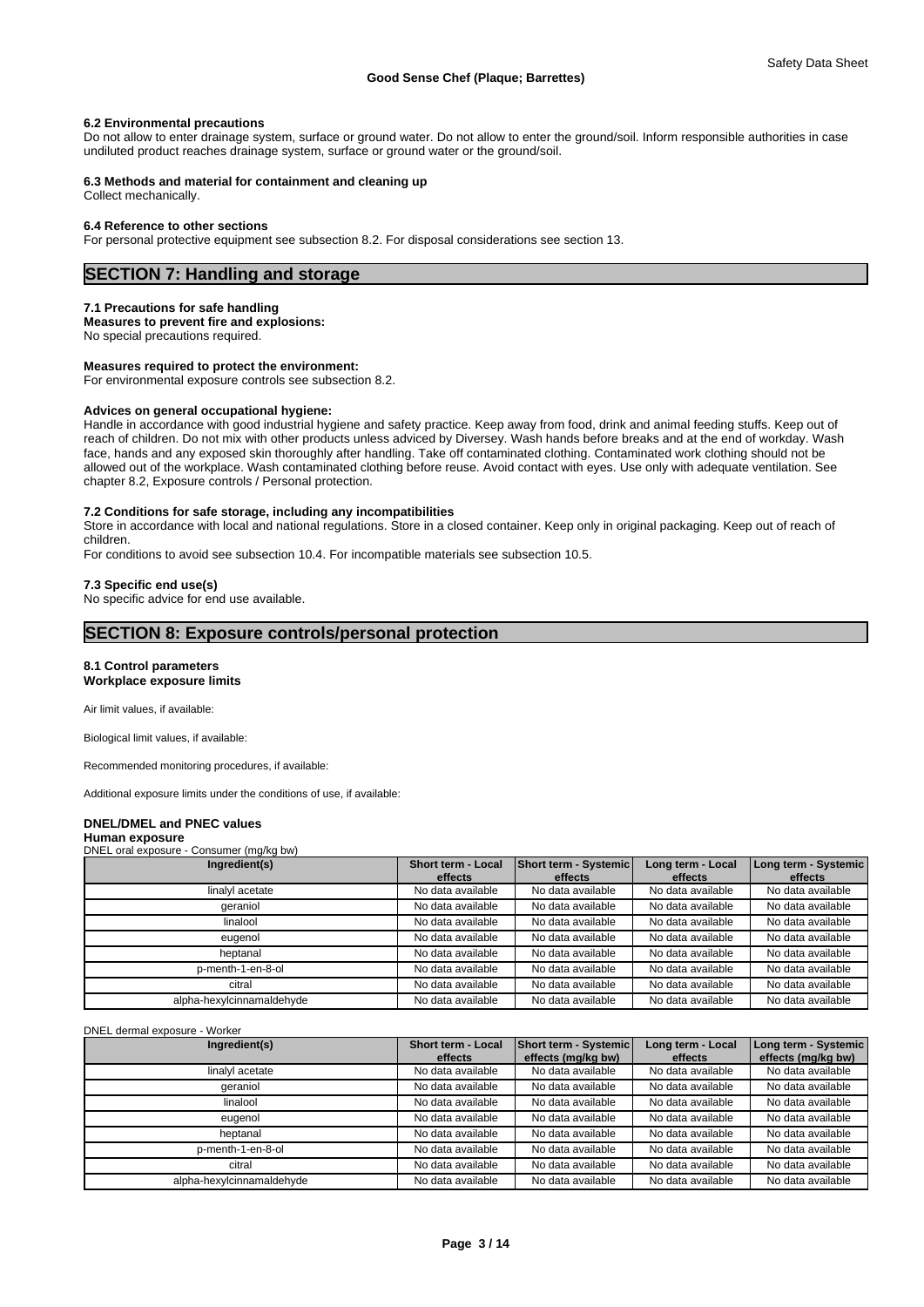## DNEL dermal exposure - Consumer

| Ingredient(s)             | Short term - Local | <b>Short term - Systemic</b> | Long term - Local | Long term - Systemic |
|---------------------------|--------------------|------------------------------|-------------------|----------------------|
|                           | effects            | effects (mg/kg bw)           | effects           | effects (mg/kg bw)   |
| linalyl acetate           | No data available  | No data available            | No data available | No data available    |
| geraniol                  | No data available  | No data available            | No data available | No data available    |
| linalool                  | No data available  | No data available            | No data available | No data available    |
| eugenol                   | No data available  | No data available            | No data available | No data available    |
| heptanal                  | No data available  | No data available            | No data available | No data available    |
| p-menth-1-en-8-ol         | No data available  | No data available            | No data available | No data available    |
| citral                    | No data available  | No data available            | No data available | No data available    |
| alpha-hexylcinnamaldehyde | No data available  | No data available            | No data available | No data available    |

#### DNEL inhalatory exposure - Worker (mg/m<sup>3</sup>

| DNEL inhalatory exposure - Worker (mg/m <sup>3</sup> ) |                                      |                                  |                              |                                 |
|--------------------------------------------------------|--------------------------------------|----------------------------------|------------------------------|---------------------------------|
| Ingredient(s)                                          | <b>Short term - Local</b><br>effects | Short term - Systemic<br>effects | Long term - Local<br>effects | Long term - Systemic<br>effects |
| linalyl acetate                                        | No data available                    | No data available                | No data available            | No data available               |
| qeraniol                                               | No data available                    | No data available                | No data available            | No data available               |
| linalool                                               | No data available                    | No data available                | No data available            | No data available               |
| eugenol                                                | No data available                    | No data available                | No data available            | No data available               |
| heptanal                                               | No data available                    | No data available                | No data available            | No data available               |
| p-menth-1-en-8-ol                                      | No data available                    | No data available                | No data available            | No data available               |
| citral                                                 | No data available                    | No data available                | No data available            | No data available               |
| alpha-hexylcinnamaldehyde                              | No data available                    | No data available                | No data available            | No data available               |
|                                                        |                                      |                                  |                              |                                 |

#### DNEL inhalatory exposure - Consumer (mg/m<sup>3</sup>)  $)$

| Ingredient(s)             | Short term - Local<br>effects | Short term - Systemic<br>effects | Long term - Local<br>effects | Long term - Systemic<br>effects |
|---------------------------|-------------------------------|----------------------------------|------------------------------|---------------------------------|
| linalyl acetate           | No data available             | No data available                | No data available            | No data available               |
| geraniol                  | No data available             | No data available                | No data available            | No data available               |
| linalool                  | No data available             | No data available                | No data available            | No data available               |
| eugenol                   | No data available             | No data available                | No data available            | No data available               |
| heptanal                  | No data available             | No data available                | No data available            | No data available               |
| p-menth-1-en-8-ol         | No data available             | No data available                | No data available            | No data available               |
| citral                    | No data available             | No data available                | No data available            | No data available               |
| alpha-hexylcinnamaldehyde | No data available             | No data available                | No data available            | No data available               |

# **Environmental exposure** Environmental exposure - PNEC

| Ingredient(s)             | Surface water, fresh<br>(mq/l) | Surface water, marine<br>(mq/l) | Intermittent (mg/l) | Sewage treatment<br>plant (mg/l) |
|---------------------------|--------------------------------|---------------------------------|---------------------|----------------------------------|
| linalyl acetate           | No data available              | No data available               | No data available   | No data available                |
| geraniol                  | No data available              | No data available               | No data available   | No data available                |
| linalool                  | No data available              | No data available               | No data available   | No data available                |
| eugenol                   | No data available              | No data available               | No data available   | No data available                |
| heptanal                  | No data available              | No data available               | No data available   | No data available                |
| p-menth-1-en-8-ol         | No data available              | No data available               | No data available   | No data available                |
| citral                    | No data available              | No data available               | No data available   | No data available                |
| alpha-hexylcinnamaldehyde | No data available              | No data available               | No data available   | No data available                |

Environmental exposure - PNEC, continued

| Ingredient(s)             | Sediment, freshwater<br>(mg/kg) | Sediment, marine<br>(mg/kg) | Soil (mg/kg)      | Air ( $mq/m3$ )   |
|---------------------------|---------------------------------|-----------------------------|-------------------|-------------------|
| linalyl acetate           | No data available               | No data available           | No data available | No data available |
| geraniol                  | No data available               | No data available           | No data available | No data available |
| linalool                  | No data available               | No data available           | No data available | No data available |
| eugenol                   | No data available               | No data available           | No data available | No data available |
| heptanal                  | No data available               | No data available           | No data available | No data available |
| p-menth-1-en-8-ol         | No data available               | No data available           | No data available | No data available |
| citral                    | No data available               | No data available           | No data available | No data available |
| alpha-hexylcinnamaldehyde | No data available               | No data available           | No data available | No data available |

# **8.2 Exposure controls**

*The following information applies for the uses indicated in subsection 1.2 of the Safety Data Sheet. If available, please refer to the product information sheet for application and handling instructions. Normal use conditions are assumed for this section.*

*Recommended safety measures for handling the undiluted product:*

**Appropriate engineering controls:** No special requirements under normal use conditions. **Appropriate organisational controls:** Avoid direct contact and/or splashes where possible. Train personnel.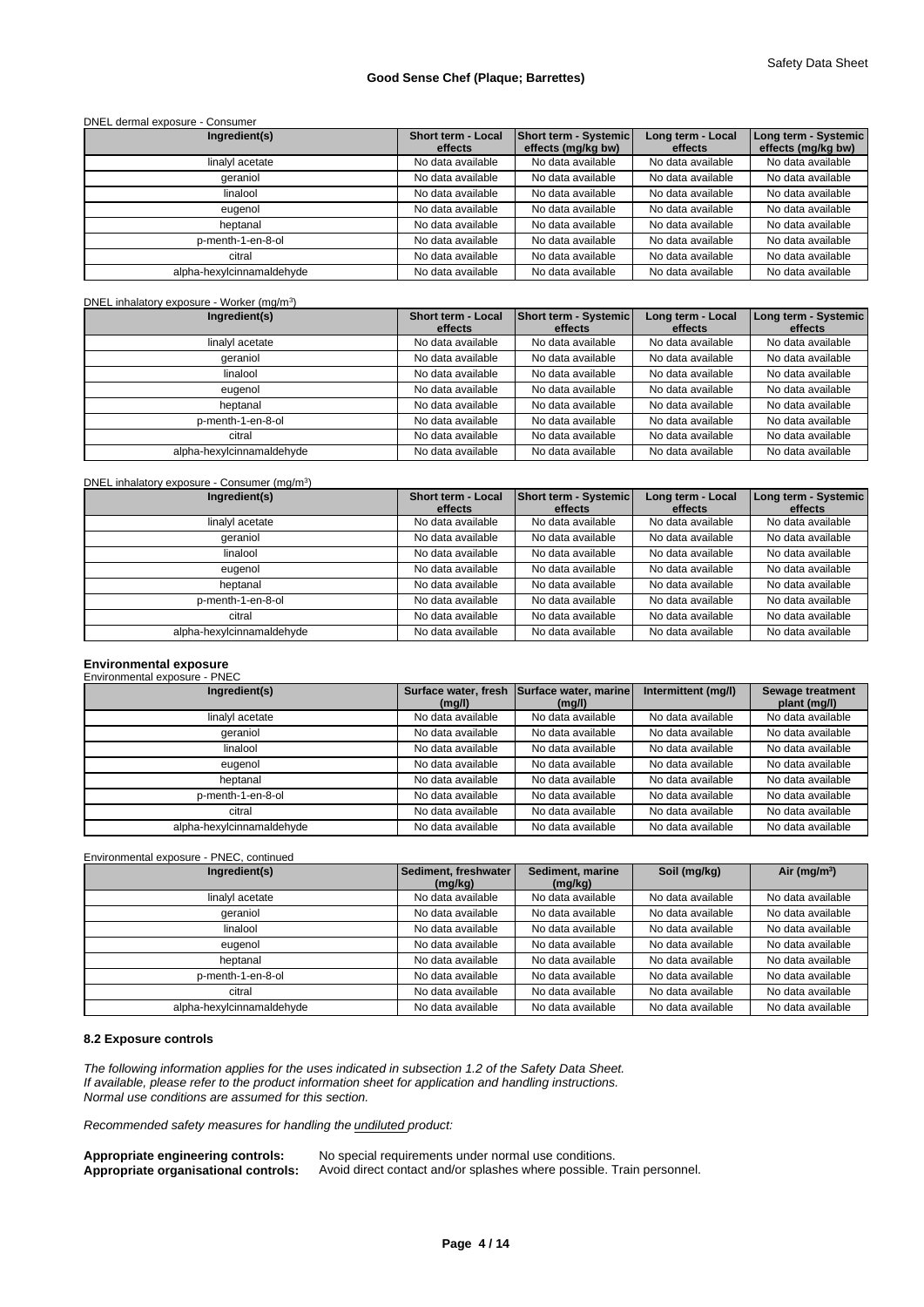| Personal protective equipment           |                                                                                                                                                                                                                                                                                                                                                                                                          |
|-----------------------------------------|----------------------------------------------------------------------------------------------------------------------------------------------------------------------------------------------------------------------------------------------------------------------------------------------------------------------------------------------------------------------------------------------------------|
| Eye / face protection:                  | Safety glasses or goggles (EN 166).                                                                                                                                                                                                                                                                                                                                                                      |
| Hand protection:                        | Chemical-resistant protective gloves (EN 374). Verify instructions regarding permeability and<br>breakthrough time, as provided by the gloves supplier. Consider specific local use conditions, such<br>as risk of splashes, cuts, contact time and temperature.<br>Suggested gloves for prolonged contact: Material: butyl rubber Penetration time: $\geq$ 480 min Material<br>thickness: $\geq 0.7$ mm |
|                                         | Suggested gloves for protection against splashes: Material: nitrile rubber Penetration time: $\geq$ 30 min<br>Material thickness: $\geq 0.4$ mm                                                                                                                                                                                                                                                          |
|                                         | In consultation with the supplier of protective gloves a different type providing similar protection may<br>be chosen.                                                                                                                                                                                                                                                                                   |
| <b>Body protection:</b>                 | No special requirements under normal use conditions.                                                                                                                                                                                                                                                                                                                                                     |
| <b>Respiratory protection:</b>          | No special requirements under normal use conditions.                                                                                                                                                                                                                                                                                                                                                     |
| <b>Environmental exposure controls:</b> | No special requirements under normal use conditions.                                                                                                                                                                                                                                                                                                                                                     |

# **SECTION 9: Physical and chemical properties**

**9.1 Information on basic physical and chemical properties Information in this section refers to the product, unless it is specifically stated that substance data is listed**

**Physical State:** Solid **Colour:** Clear, Pale, Orange **Odour:** Perfumed **Odour threshold:** Not applicable **pH:** Not applicable. **Melting point/freezing point (°C):** Not determined Not relevant to classification of this product **Initial boiling point and boiling range (°C):** Not determined Not applicable to solids or gases

**Method / remark**

Substance data, boiling point

| Ingredient(s)             | Value<br>$(^{\circ}C)$ | <b>Method</b> | Atmospheric pressure<br>(hPa) |  |
|---------------------------|------------------------|---------------|-------------------------------|--|
| linalyl acetate           | No data available      |               |                               |  |
| qeraniol                  | No data available      |               |                               |  |
| linalool                  | No data available      |               |                               |  |
| eugenol                   | No data available      |               |                               |  |
| heptanal                  | No data available      |               |                               |  |
| p-menth-1-en-8-ol         | No data available      |               |                               |  |
| citral                    | No data available      |               |                               |  |
| alpha-hexylcinnamaldehyde | No data available      |               |                               |  |

**Flammability (liquid):** Not applicable. *( UN Manual of Tests and Criteria, section 32, L.2 )* **Flash point (°C):** Not applicable. **Sustained combustion:** Not applicable. **Evaporation rate:** Not determined **Notice 2016** Not relevant to classification of this product **Flammability (solid, gas):** Not determined **Upper/lower flammability limit (%):** Not determined

Substance data, flammability or explosive limits, if available:

### **Vapour pressure:** Not determined **See substance data** See substance data

Substance data, vapour pressure

# **Method / remark**

**Method / remark**

| Ingredient(s)             | Value<br>(Pa)     | Method | Temperature<br>$(^{\circ}C)$ |
|---------------------------|-------------------|--------|------------------------------|
| linalyl acetate           | No data available |        |                              |
| qeraniol                  | No data available |        |                              |
| linalool                  | No data available |        |                              |
| eugenol                   | No data available |        |                              |
| heptanal                  | No data available |        |                              |
| p-menth-1-en-8-ol         | No data available |        |                              |
| citral                    | No data available |        |                              |
| alpha-hexylcinnamaldehyde | No data available |        |                              |

**Relative density:** ≈ 1.00 (20 °C) **DENSITY:** OECD 109 (EU A.3)

#### **Method / remark**

**Vapour density:** Not determined **Notice and American Control of the Not relevant to classification of this product**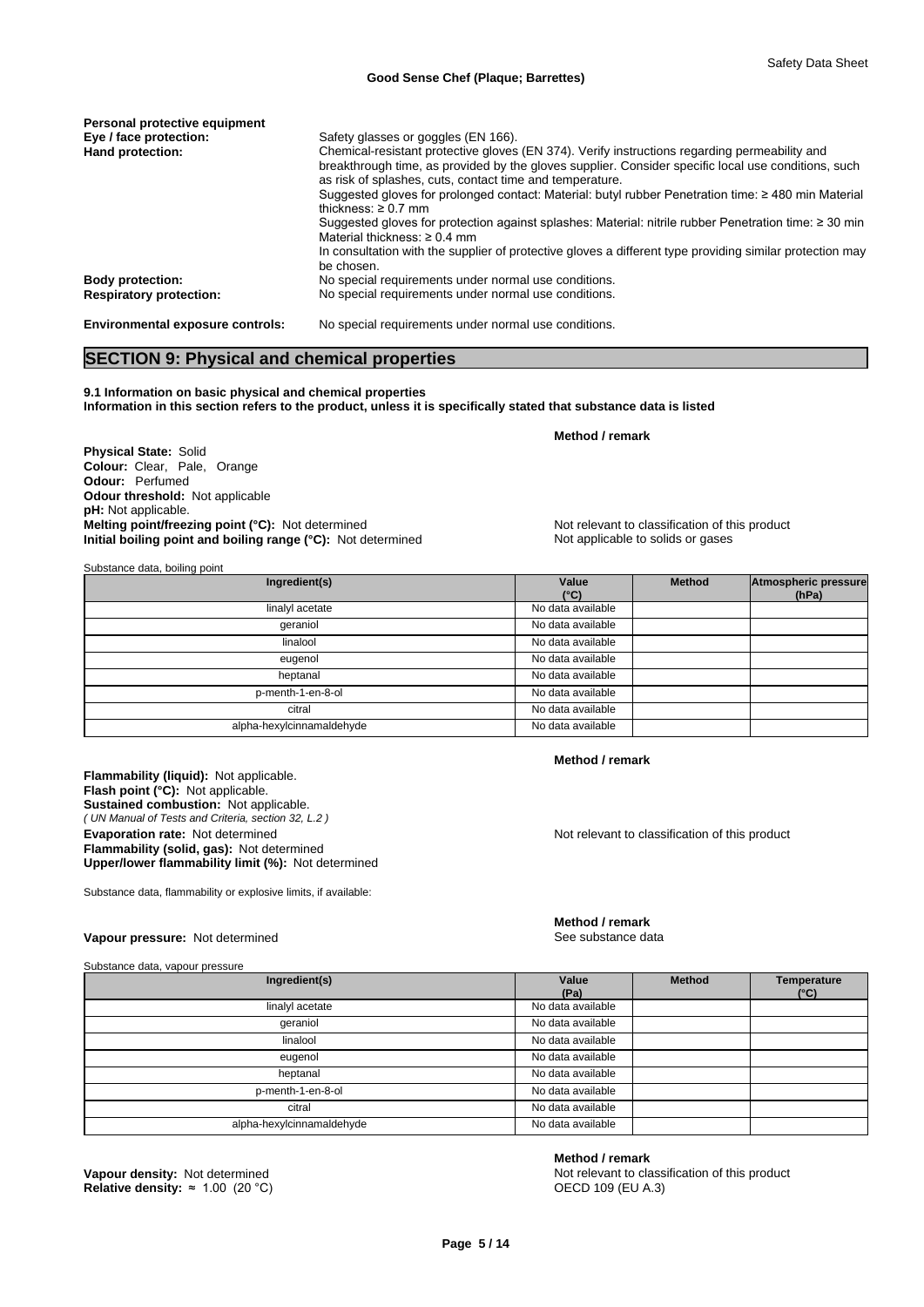### **Solubility in / Miscibility with Water:** Insoluble

| Substance data, solubility in water |                   |               |                                     |
|-------------------------------------|-------------------|---------------|-------------------------------------|
| Ingredient(s)                       | Value<br>(g/l)    | <b>Method</b> | <b>Temperature</b><br>$(^{\circ}C)$ |
| linalyl acetate                     | No data available |               |                                     |
| qeraniol                            | No data available |               |                                     |
| linalool                            | No data available |               |                                     |
| eugenol                             | No data available |               |                                     |
| heptanal                            | No data available |               |                                     |
| p-menth-1-en-8-ol                   | No data available |               |                                     |
| citral                              | No data available |               |                                     |
| alpha-hexylcinnamaldehyde           | No data available |               |                                     |

Substance data, partition coefficient n-octanol/water (log Kow): see subsection 12.3

# **Autoignition temperature:** Not determined

**Decomposition temperature:** Not applicable. **Explosive properties:** Not explosive. **Oxidising properties:** Not oxidising.

9.2 Other information<br>Surface tension (N/m): Not determined **Corrosion to metals: Not determined** 

Substance data, dissociation constant, if available:

# **SECTION 10: Stability and reactivity**

#### **10.1 Reactivity**

No reactivity hazards known under normal storage and use conditions.

#### **10.2 Chemical stability**

Stable under normal storage and use conditions.

#### **10.3 Possibility of hazardous reactions**

No hazardous reactions known under normal storage and use conditions.

#### **10.4 Conditions to avoid**

None known under normal storage and use conditions.

#### **10.5 Incompatible materials**

None known under normal use conditions.

## **10.6 Hazardous decomposition products**

None known under normal storage and use conditions.

# **SECTION 11: Toxicological information**

#### **11.1 Information on toxicological effects**

Mixture data:

#### **Relevant calculated ATE(s):**

ATE - Oral (mg/kg): >5000

Substance data, where relevant and available, are listed below:.

#### **Acute toxicity** Acute oral toxicity

| , loato oral toxiolty |          |                      |                |               |                             |
|-----------------------|----------|----------------------|----------------|---------------|-----------------------------|
| Ingredient(s)         | Endpoint | Value<br>(mg/kg)     | <b>Species</b> | <b>Method</b> | <b>Exposure</b><br>time (h) |
| linalyl acetate       |          | No data<br>available |                |               |                             |
| geraniol              |          | No data<br>available |                |               |                             |
| linalool              |          | No data<br>available |                |               |                             |
| eugenol               |          | No data<br>available |                |               |                             |
| heptanal              |          | No data              |                |               |                             |

#### **Method / remark**

Not applicable to solids or gases

Not relevant to classification of this product<br>Not applicable to solids or gases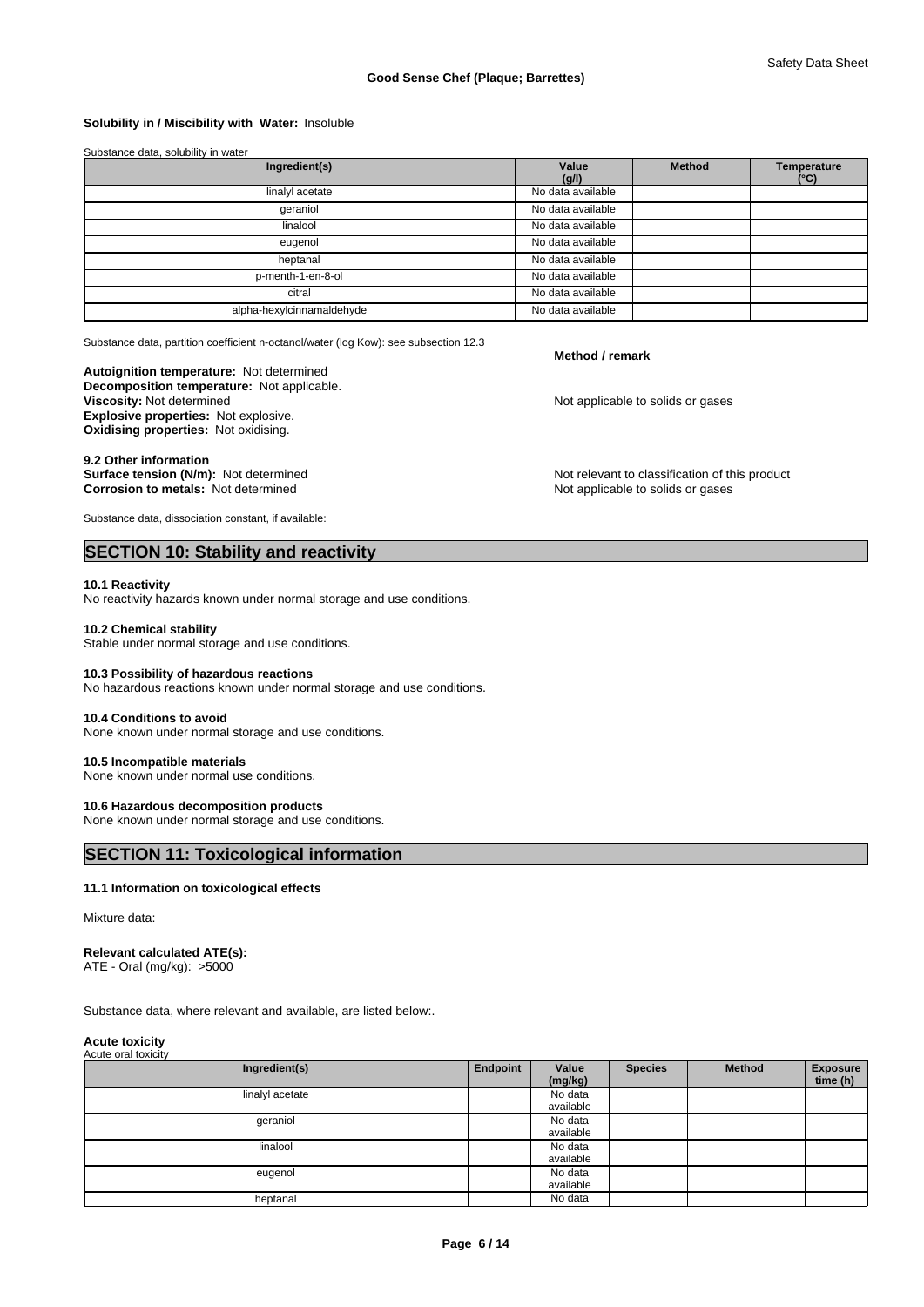|                           | available |  |  |
|---------------------------|-----------|--|--|
| p-menth-1-en-8-ol         | No data   |  |  |
|                           | available |  |  |
| citral                    | No data   |  |  |
|                           | available |  |  |
| alpha-hexylcinnamaldehyde | No data   |  |  |
|                           | available |  |  |

Acute dermal toxicity

| Ingredient(s)             | Endpoint | Value<br>(mg/kg) | <b>Species</b> | <b>Method</b> | <b>Exposure</b><br>time (h) |
|---------------------------|----------|------------------|----------------|---------------|-----------------------------|
| linalyl acetate           |          | No data          |                |               |                             |
|                           |          | available        |                |               |                             |
| geraniol                  |          | No data          |                |               |                             |
|                           |          | available        |                |               |                             |
| linalool                  |          | No data          |                |               |                             |
|                           |          | available        |                |               |                             |
| eugenol                   |          | No data          |                |               |                             |
|                           |          | available        |                |               |                             |
| heptanal                  |          | No data          |                |               |                             |
|                           |          | available        |                |               |                             |
| p-menth-1-en-8-ol         |          | No data          |                |               |                             |
|                           |          | available        |                |               |                             |
| citral                    |          | No data          |                |               |                             |
|                           |          | available        |                |               |                             |
| alpha-hexylcinnamaldehyde |          | No data          |                |               |                             |
|                           |          | available        |                |               |                             |

# Acute inhalative toxicity

| Ingredient(s)             | Endpoint | Value<br>(mg/l) | <b>Species</b> | <b>Method</b> | <b>Exposure</b><br>time (h) |
|---------------------------|----------|-----------------|----------------|---------------|-----------------------------|
| linalyl acetate           |          | No data         |                |               |                             |
|                           |          | available       |                |               |                             |
| geraniol                  |          | No data         |                |               |                             |
|                           |          | available       |                |               |                             |
| linalool                  |          | No data         |                |               |                             |
|                           |          | available       |                |               |                             |
| eugenol                   |          | No data         |                |               |                             |
|                           |          | available       |                |               |                             |
| heptanal                  |          | No data         |                |               |                             |
|                           |          | available       |                |               |                             |
| p-menth-1-en-8-ol         |          | No data         |                |               |                             |
|                           |          | available       |                |               |                             |
| citral                    |          | No data         |                |               |                             |
|                           |          | available       |                |               |                             |
| alpha-hexylcinnamaldehyde |          | No data         |                |               |                             |
|                           |          | available       |                |               |                             |

# **Irritation and corrosivity** Skin irritation and corrosivity

| Ingredient(s)             | Result            | <b>Species</b> | <b>Method</b> | <b>Exposure time</b> |
|---------------------------|-------------------|----------------|---------------|----------------------|
| linalyl acetate           | No data available |                |               |                      |
| qeraniol                  | No data available |                |               |                      |
| linalool                  | No data available |                |               |                      |
| eugenol                   | No data available |                |               |                      |
| heptanal                  | No data available |                |               |                      |
| p-menth-1-en-8-ol         | No data available |                |               |                      |
| citral                    | No data available |                |               |                      |
| alpha-hexylcinnamaldehyde | No data available |                |               |                      |

Eye irritation and corrosivity

| Ingredient(s)             | Result            | <b>Species</b> | <b>Method</b> | <b>Exposure time</b> |
|---------------------------|-------------------|----------------|---------------|----------------------|
| linalyl acetate           | No data available |                |               |                      |
| qeraniol                  | No data available |                |               |                      |
| linalool                  | No data available |                |               |                      |
| eugenol                   | No data available |                |               |                      |
| heptanal                  | No data available |                |               |                      |
| p-menth-1-en-8-ol         | No data available |                |               |                      |
| citral                    | No data available |                |               |                      |
| alpha-hexylcinnamaldehyde | No data available |                |               |                      |

| Respiratory tract irritation and corrosivity |                   |         |               |                      |
|----------------------------------------------|-------------------|---------|---------------|----------------------|
| Ingredient(s)                                | Result            | Species | <b>Method</b> | <b>Exposure time</b> |
| linalvl acetate                              | No data available |         |               |                      |
| aeraniol                                     | No data available |         |               |                      |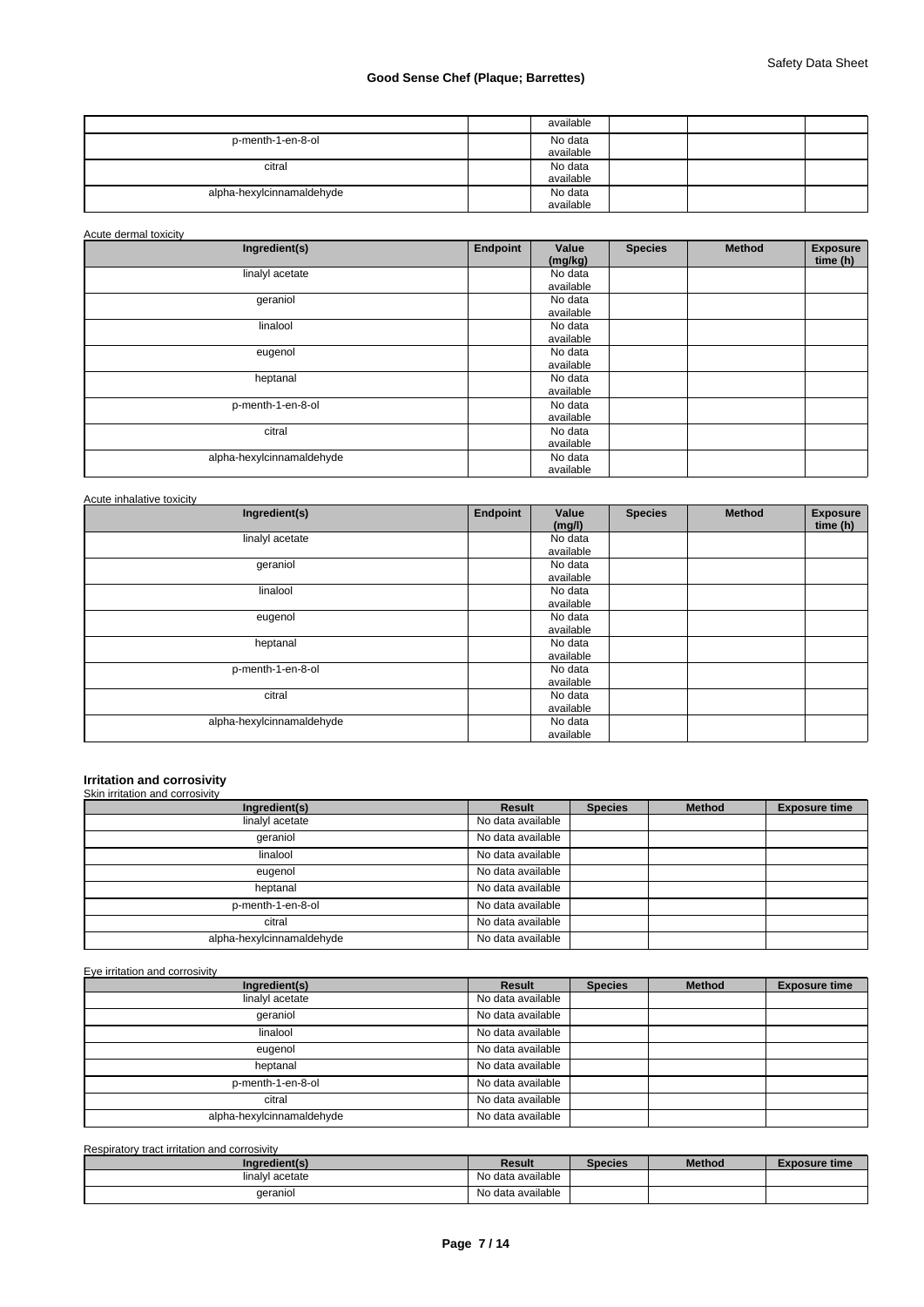| linalool                  | No data available |
|---------------------------|-------------------|
| eugenol                   | No data available |
| heptanal                  | No data available |
| p-menth-1-en-8-ol         | No data available |
| citral                    | No data available |
| alpha-hexylcinnamaldehyde | No data available |

**Sensitisation** Sensitisation by skin contact

| Ingredient(s)             | Result            | <b>Species</b> | <b>Method</b> | <b>Exposure time (h)</b> |
|---------------------------|-------------------|----------------|---------------|--------------------------|
| linalyl acetate           | No data available |                |               |                          |
| qeraniol                  | No data available |                |               |                          |
| linalool                  | No data available |                |               |                          |
| eugenol                   | No data available |                |               |                          |
| heptanal                  | No data available |                |               |                          |
| p-menth-1-en-8-ol         | No data available |                |               |                          |
| citral                    | No data available |                |               |                          |
| alpha-hexylcinnamaldehyde | No data available |                |               |                          |

### Sensitisation by inhalation

| Ingredient(s)             | Result            | <b>Species</b> | <b>Method</b> | <b>Exposure time</b> |
|---------------------------|-------------------|----------------|---------------|----------------------|
| linalyl acetate           | No data available |                |               |                      |
| qeraniol                  | No data available |                |               |                      |
| linalool                  | No data available |                |               |                      |
| eugenol                   | No data available |                |               |                      |
| heptanal                  | No data available |                |               |                      |
| p-menth-1-en-8-ol         | No data available |                |               |                      |
| citral                    | No data available |                |               |                      |
| alpha-hexylcinnamaldehyde | No data available |                |               |                      |

# **CMR effects (carcinogenicity, mutagenicity and toxicity for reproduction)** Mutagenicity

| Ingredient(s)             | <b>Result (in-vitro)</b>   | Method<br>(in-vitro) | Result (in-vivo)  | <b>Method</b><br>(in-vivo) |
|---------------------------|----------------------------|----------------------|-------------------|----------------------------|
| linalyl acetate           | No data available          |                      | No data available |                            |
| geraniol                  | No data available          |                      | No data available |                            |
| linalool                  | No data available          |                      | No data available |                            |
| eugenol                   | No data available          |                      | No data available |                            |
| heptanal                  | No data available          |                      | No data available |                            |
| p-menth-1-en-8-ol         | No data available          |                      | No data available |                            |
| citral                    | <b>I</b> No data available |                      | No data available |                            |
| alpha-hexylcinnamaldehyde | No data available          |                      | No data available |                            |

### Carcinogenicity

| Ingredient(s)             | <b>Effect</b>     |
|---------------------------|-------------------|
| linalyl acetate           | No data available |
| qeraniol                  | No data available |
| linalool                  | No data available |
| eugenol                   | No data available |
| heptanal                  | No data available |
| p-menth-1-en-8-ol         | No data available |
| citral                    | No data available |
| alpha-hexylcinnamaldehyde | No data available |

### Toxicity for reproduction

| Ingredient(s)     | Endpoint | <b>Specific effect</b> | Value<br>$\left \frac{\text{mg}}{\text{kg}}\text{bw/d}\right $ | <b>Species</b> | <b>Method</b> | <b>Exposure</b><br>time | <b>Remarks and other effects</b><br>reported |
|-------------------|----------|------------------------|----------------------------------------------------------------|----------------|---------------|-------------------------|----------------------------------------------|
| linalyl acetate   |          |                        | No data                                                        |                |               |                         |                                              |
|                   |          |                        | available                                                      |                |               |                         |                                              |
| geraniol          |          |                        | No data                                                        |                |               |                         |                                              |
|                   |          |                        | available                                                      |                |               |                         |                                              |
| linalool          |          |                        | No data                                                        |                |               |                         |                                              |
|                   |          |                        | available                                                      |                |               |                         |                                              |
| eugenol           |          |                        | No data                                                        |                |               |                         |                                              |
|                   |          |                        | available                                                      |                |               |                         |                                              |
| heptanal          |          |                        | No data                                                        |                |               |                         |                                              |
|                   |          |                        | available                                                      |                |               |                         |                                              |
| p-menth-1-en-8-ol |          |                        | No data                                                        |                |               |                         |                                              |
|                   |          |                        | available                                                      |                |               |                         |                                              |
| citral            |          |                        | No data                                                        |                |               |                         |                                              |
|                   |          |                        | available                                                      |                |               |                         |                                              |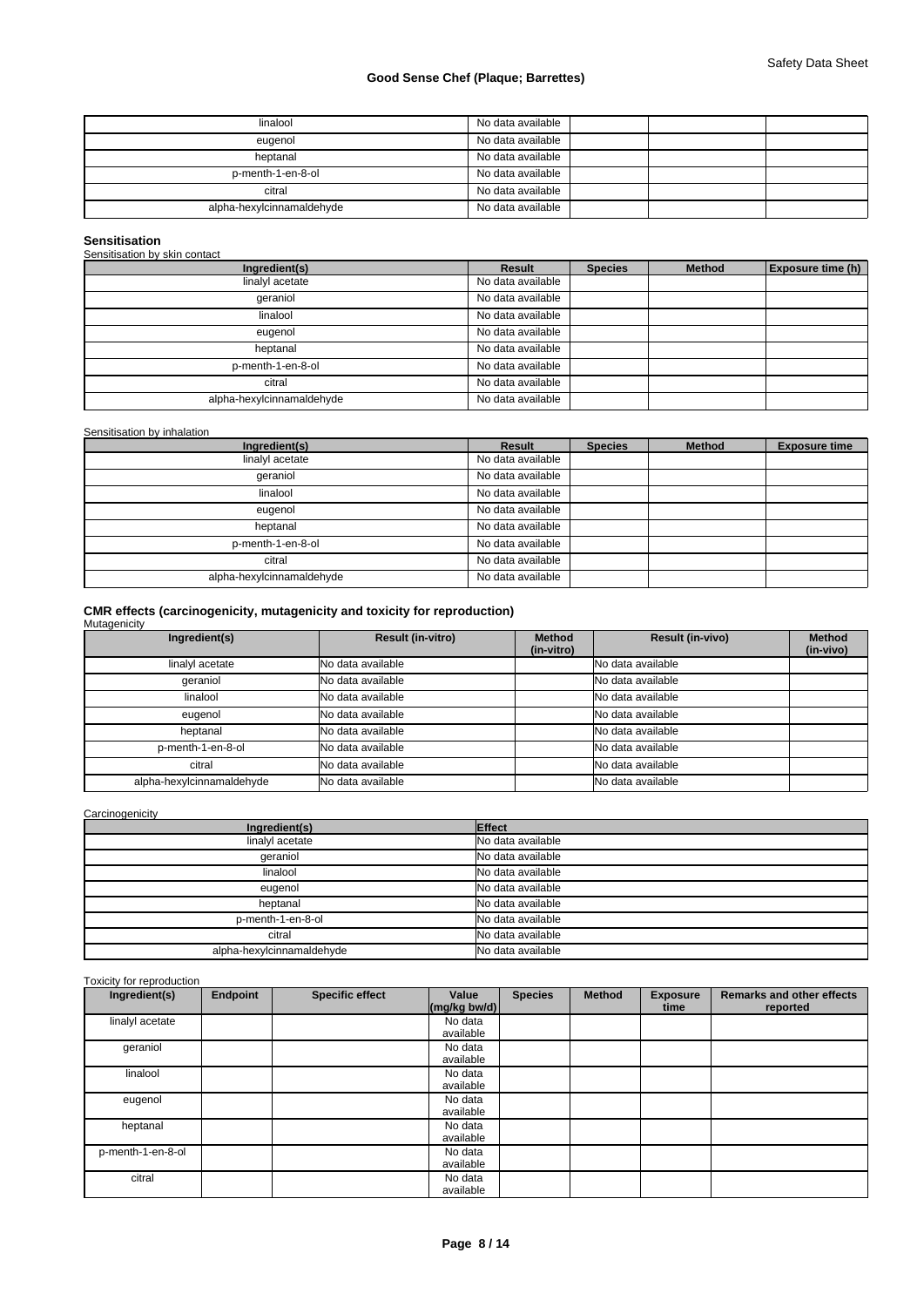| <b>Halph</b><br>hexvlcinnamalde |  | data<br>NO.<br>. |  |  |
|---------------------------------|--|------------------|--|--|
| hvde                            |  | ıilable<br>ava   |  |  |

# **Repeated dose toxicity**

| Sub-acute or sub-chronic oral toxicity |          |                       |                |               |             |                                                  |
|----------------------------------------|----------|-----------------------|----------------|---------------|-------------|--------------------------------------------------|
| Ingredient(s)                          | Endpoint | Value<br>(mg/kg bw/d) | <b>Species</b> | <b>Method</b> | time (days) | Exposure Specific effects and organs<br>affected |
| linalyl acetate                        |          | No data               |                |               |             |                                                  |
|                                        |          | available             |                |               |             |                                                  |
| geraniol                               |          | No data               |                |               |             |                                                  |
|                                        |          | available             |                |               |             |                                                  |
| linalool                               |          | No data               |                |               |             |                                                  |
|                                        |          | available             |                |               |             |                                                  |
| eugenol                                |          | No data               |                |               |             |                                                  |
|                                        |          | available             |                |               |             |                                                  |
| heptanal                               |          | No data               |                |               |             |                                                  |
|                                        |          | available             |                |               |             |                                                  |
| p-menth-1-en-8-ol                      |          | No data               |                |               |             |                                                  |
|                                        |          | available             |                |               |             |                                                  |
| citral                                 |          | No data               |                |               |             |                                                  |
|                                        |          | available             |                |               |             |                                                  |
| alpha-hexylcinnamaldehyde              |          | No data               |                |               |             |                                                  |
|                                        |          | available             |                |               |             |                                                  |

# Sub-chronic dermal toxicity

| Ingredient(s)             | Endpoint | Value<br>(mg/kg bw/d) | <b>Species</b> | <b>Method</b> | time (days) $ $ | Exposure Specific effects and organs<br>affected |
|---------------------------|----------|-----------------------|----------------|---------------|-----------------|--------------------------------------------------|
| linalyl acetate           |          | No data<br>available  |                |               |                 |                                                  |
| geraniol                  |          | No data<br>available  |                |               |                 |                                                  |
| linalool                  |          | No data<br>available  |                |               |                 |                                                  |
| eugenol                   |          | No data<br>available  |                |               |                 |                                                  |
| heptanal                  |          | No data<br>available  |                |               |                 |                                                  |
| p-menth-1-en-8-ol         |          | No data<br>available  |                |               |                 |                                                  |
| citral                    |          | No data<br>available  |                |               |                 |                                                  |
| alpha-hexylcinnamaldehyde |          | No data<br>available  |                |               |                 |                                                  |

# Sub-chronic inhalation toxicity

| Ingredient(s)             | <b>Endpoint</b> | Value<br>(mg/kg bw/d) | <b>Species</b> | <b>Method</b> | time (days) | Exposure   Specific effects and organs  <br>affected |
|---------------------------|-----------------|-----------------------|----------------|---------------|-------------|------------------------------------------------------|
| linalyl acetate           |                 | No data<br>available  |                |               |             |                                                      |
| geraniol                  |                 | No data<br>available  |                |               |             |                                                      |
| linalool                  |                 | No data<br>available  |                |               |             |                                                      |
| eugenol                   |                 | No data<br>available  |                |               |             |                                                      |
| heptanal                  |                 | No data<br>available  |                |               |             |                                                      |
| p-menth-1-en-8-ol         |                 | No data<br>available  |                |               |             |                                                      |
| citral                    |                 | No data<br>available  |                |               |             |                                                      |
| alpha-hexylcinnamaldehyde |                 | No data<br>available  |                |               |             |                                                      |

# Chronic toxicity

| Ingredient(s)         | <b>Exposure</b><br>route | <b>Endpoint</b> | Value<br>$(mg/kg)$ bw/d) | <b>Species</b> | <b>Method</b> | <b>Exposure</b><br>time | Specific effects and<br>organs affected | <b>Remark</b> |
|-----------------------|--------------------------|-----------------|--------------------------|----------------|---------------|-------------------------|-----------------------------------------|---------------|
| linalyl acetate       |                          |                 | No data<br>available     |                |               |                         |                                         |               |
| geraniol              |                          |                 | No data<br>available     |                |               |                         |                                         |               |
| linalool              |                          |                 | No data<br>available     |                |               |                         |                                         |               |
| eugenol               |                          |                 | No data<br>available     |                |               |                         |                                         |               |
| heptanal              |                          |                 | No data<br>available     |                |               |                         |                                         |               |
| p-menth-1-en-8-ol     |                          |                 | No data<br>available     |                |               |                         |                                         |               |
| citral                |                          |                 | No data<br>available     |                |               |                         |                                         |               |
| alpha-hexylcinnamalde |                          |                 | No data                  |                |               |                         |                                         |               |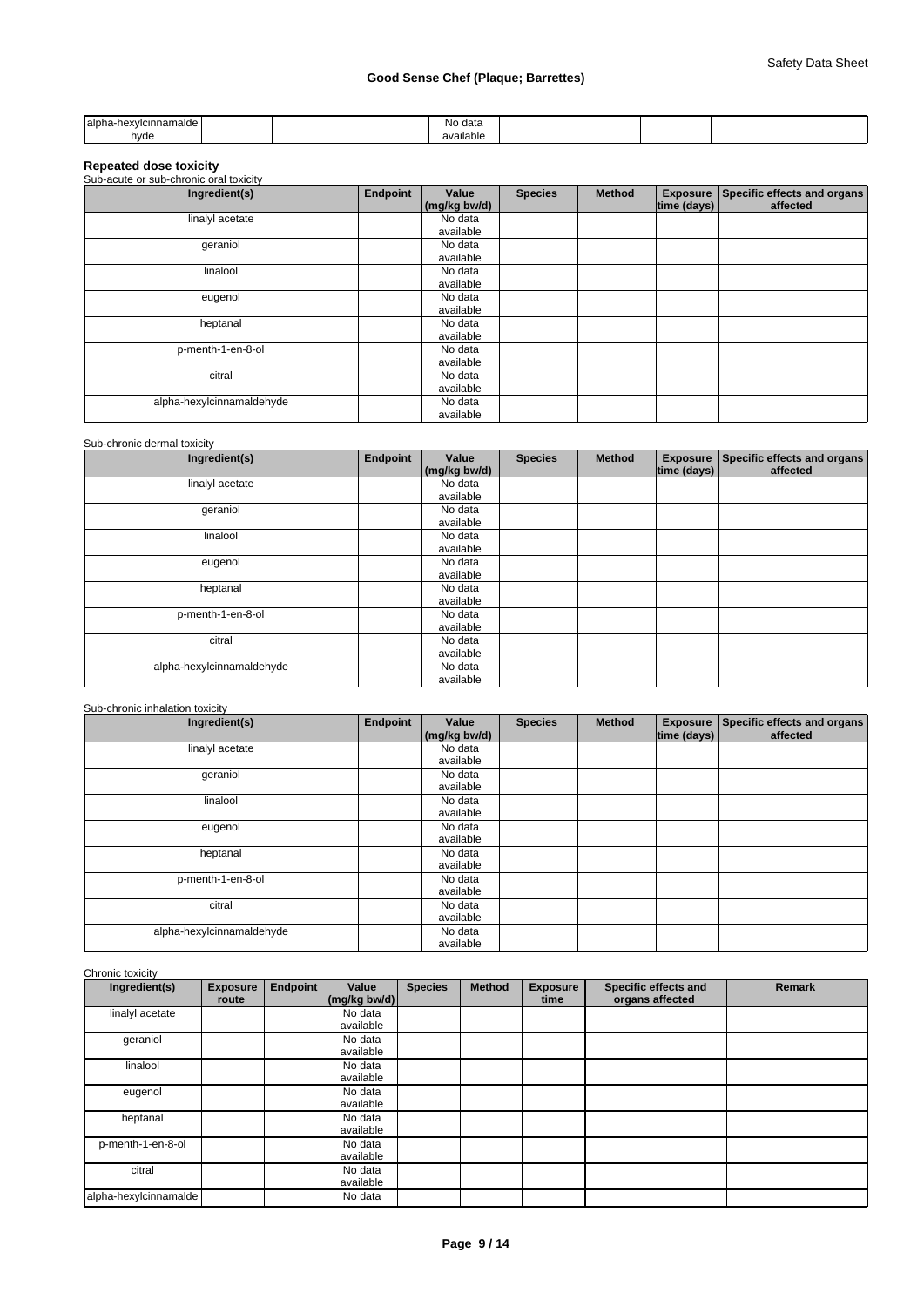| hvde |  | $\cdots$<br><b>Contract Contract</b><br>availahle<br>. סוטופי |  |  |  |
|------|--|---------------------------------------------------------------|--|--|--|

## STOT-single exposure

| Ingredient(s)             | Affected organ(s) |
|---------------------------|-------------------|
| linalyl acetate           | No data available |
| qeraniol                  | No data available |
| linalool                  | No data available |
| eugenol                   | No data available |
| heptanal                  | No data available |
| p-menth-1-en-8-ol         | No data available |
| citral                    | No data available |
| alpha-hexylcinnamaldehyde | No data available |

### STOT-repeated exposure

| Ingredient(s)             | Affected organ(s) |
|---------------------------|-------------------|
| linalyl acetate           | No data available |
| qeraniol                  | No data available |
| linalool                  | No data available |
| eugenol                   | No data available |
| heptanal                  | No data available |
| p-menth-1-en-8-ol         | No data available |
| citral                    | No data available |
| alpha-hexylcinnamaldehyde | No data available |

#### **Aspiration hazard**

Substances with an aspiration hazard (H304), if any, are listed in section 3. If relevant, see section 9 for dynamic viscosity and relative density of the product.

# **Potential adverse health effects and symptoms**

Effects and symptoms related to the product, if any, are listed in subsection 4.2.

# **SECTION 12: Ecological information**

# **12.1 Toxicity**

No data is available on the mixture.

Substance data, where relevant and available, are listed below:

#### **Aquatic short-term toxicity** Aquatic short-term toxicity - fish

| Ingredient(s)             | Endpoint | Value<br>(mg/l) | <b>Species</b> | <b>Method</b> | <b>Exposure</b><br>time (h) |
|---------------------------|----------|-----------------|----------------|---------------|-----------------------------|
| linalyl acetate           |          | No data         |                |               |                             |
|                           |          | available       |                |               |                             |
| geraniol                  |          | No data         |                |               |                             |
|                           |          | available       |                |               |                             |
| linalool                  |          | No data         |                |               |                             |
|                           |          | available       |                |               |                             |
| eugenol                   |          | No data         |                |               |                             |
|                           |          | available       |                |               |                             |
| heptanal                  |          | No data         |                |               |                             |
|                           |          | available       |                |               |                             |
| p-menth-1-en-8-ol         |          | No data         |                |               |                             |
|                           |          | available       |                |               |                             |
| citral                    |          | No data         |                |               |                             |
|                           |          | available       |                |               |                             |
| alpha-hexylcinnamaldehyde |          | No data         |                |               |                             |
|                           |          | available       |                |               |                             |

#### Aquatic short-term toxicity - crustacea

| Ingredient(s)     | Endpoint | Value<br>(mg/l) | <b>Species</b> | <b>Method</b> | <b>Exposure</b><br>time (h) |
|-------------------|----------|-----------------|----------------|---------------|-----------------------------|
| linalyl acetate   |          | No data         |                |               |                             |
|                   |          | available       |                |               |                             |
| geraniol          |          | No data         |                |               |                             |
|                   |          | available       |                |               |                             |
| linalool          |          | No data         |                |               |                             |
|                   |          | available       |                |               |                             |
| eugenol           |          | No data         |                |               |                             |
|                   |          | available       |                |               |                             |
| heptanal          |          | No data         |                |               |                             |
|                   |          | available       |                |               |                             |
| p-menth-1-en-8-ol |          | No data         |                |               |                             |
|                   |          | available       |                |               |                             |
| citral            |          | No data         |                |               |                             |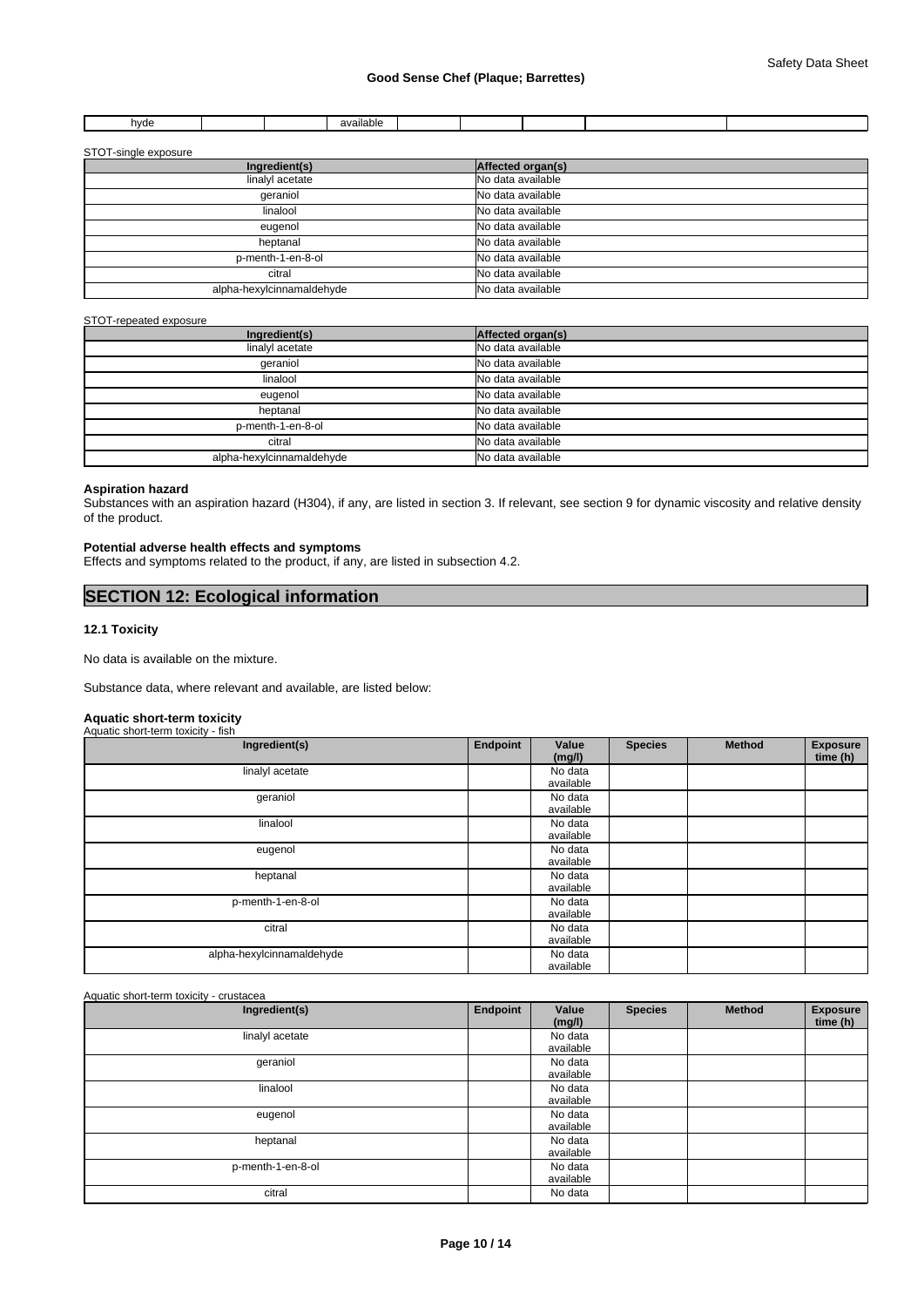|                                                         | available    |  |  |
|---------------------------------------------------------|--------------|--|--|
| hexvlcinnamaldehvde<br>alpi<br>$-$<br>.<br>__<br>$\sim$ | No data<br>. |  |  |
|                                                         | available    |  |  |

| Ingredient(s)             | Endpoint | Value<br>(mg/l)      | <b>Species</b> | <b>Method</b> | <b>Exposure</b><br>time (h) |
|---------------------------|----------|----------------------|----------------|---------------|-----------------------------|
| linalyl acetate           |          | No data<br>available |                |               |                             |
| geraniol                  |          | No data<br>available |                |               |                             |
| linalool                  |          | No data<br>available |                |               |                             |
| eugenol                   |          | No data<br>available |                |               |                             |
| heptanal                  |          | No data<br>available |                |               |                             |
| p-menth-1-en-8-ol         |          | No data<br>available |                |               |                             |
| citral                    |          | No data<br>available |                |               |                             |
| alpha-hexylcinnamaldehyde |          | No data<br>available |                |               |                             |

| Aquatic short-term toxicity - marine species |          |                      |                |        |                                |
|----------------------------------------------|----------|----------------------|----------------|--------|--------------------------------|
| Ingredient(s)                                | Endpoint | Value<br>(mg/l)      | <b>Species</b> | Method | <b>Exposure</b><br>time (days) |
| linalyl acetate                              |          | No data<br>available |                |        |                                |
| geraniol                                     |          | No data<br>available |                |        |                                |
| linalool                                     |          | No data<br>available |                |        |                                |
| eugenol                                      |          | No data<br>available |                |        |                                |
| heptanal                                     |          | No data<br>available |                |        |                                |
| p-menth-1-en-8-ol                            |          | No data<br>available |                |        |                                |
| citral                                       |          | No data<br>available |                |        |                                |
| alpha-hexylcinnamaldehyde                    |          | No data<br>available |                |        |                                |

| Impact on sewage plants - toxicity to bacteria |          |                      |                 |        |                         |
|------------------------------------------------|----------|----------------------|-----------------|--------|-------------------------|
| Ingredient(s)                                  | Endpoint | Value<br>(mg/l)      | <b>Inoculum</b> | Method | <b>Exposure</b><br>time |
| linalyl acetate                                |          | No data<br>available |                 |        |                         |
| geraniol                                       |          | No data<br>available |                 |        |                         |
| linalool                                       |          | No data<br>available |                 |        |                         |
| eugenol                                        |          | No data<br>available |                 |        |                         |
| heptanal                                       |          | No data<br>available |                 |        |                         |
| p-menth-1-en-8-ol                              |          | No data<br>available |                 |        |                         |
| citral                                         |          | No data<br>available |                 |        |                         |
| alpha-hexylcinnamaldehyde                      |          | No data<br>available |                 |        |                         |

# **Aquatic long-term toxicity** Aquatic long-term toxicity - fish

| Ingredient(s)     | Endpoint | Value<br>(mg/l)      | <b>Species</b> | <b>Method</b> | <b>Exposure</b><br>time | <b>Effects observed</b> |
|-------------------|----------|----------------------|----------------|---------------|-------------------------|-------------------------|
| linalyl acetate   |          | No data<br>available |                |               |                         |                         |
| geraniol          |          | No data              |                |               |                         |                         |
| linalool          |          | available<br>No data |                |               |                         |                         |
| eugenol           |          | available<br>No data |                |               |                         |                         |
|                   |          | available            |                |               |                         |                         |
| heptanal          |          | No data<br>available |                |               |                         |                         |
| p-menth-1-en-8-ol |          | No data<br>available |                |               |                         |                         |
| citral            |          | No data<br>available |                |               |                         |                         |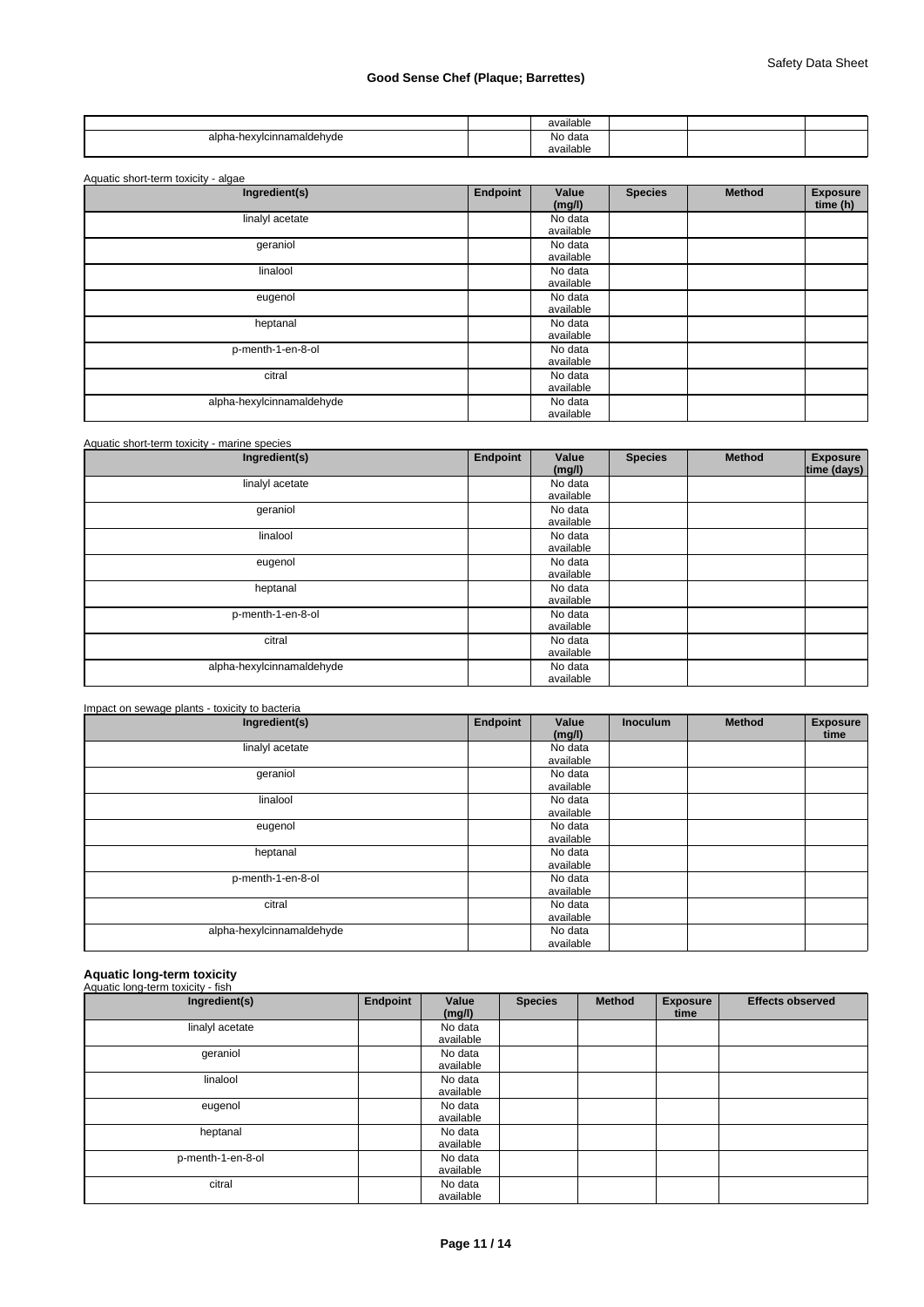| ాmaldehvde<br>alon<br>nr.<br>۰ سانت<br>$ -$<br>.<br>__ | ≅data<br>wv.<br>.         |  |  |
|--------------------------------------------------------|---------------------------|--|--|
|                                                        | .<br>$\sim$<br>'able<br>. |  |  |

| Aquatic long-term toxicity - crustacea |          |                      |                |               |                         |                         |
|----------------------------------------|----------|----------------------|----------------|---------------|-------------------------|-------------------------|
| Ingredient(s)                          | Endpoint | Value<br>(mg/l)      | <b>Species</b> | <b>Method</b> | <b>Exposure</b><br>time | <b>Effects observed</b> |
| linalyl acetate                        |          | No data<br>available |                |               |                         |                         |
| geraniol                               |          | No data<br>available |                |               |                         |                         |
| linalool                               |          | No data<br>available |                |               |                         |                         |
| eugenol                                |          | No data<br>available |                |               |                         |                         |
| heptanal                               |          | No data<br>available |                |               |                         |                         |
| p-menth-1-en-8-ol                      |          | No data<br>available |                |               |                         |                         |
| citral                                 |          | No data<br>available |                |               |                         |                         |
| alpha-hexylcinnamaldehyde              |          | No data<br>available |                |               |                         |                         |

Aquatic toxicity to other aquatic benthic organisms, including sediment-dwelling organisms, if available:

| Ingredient(s)             | Endpoint | Value<br>(mg/kg dw<br>sediment) | <b>Species</b> | <b>Method</b> | <b>Exposure</b><br>time (days) | <b>Effects observed</b> |
|---------------------------|----------|---------------------------------|----------------|---------------|--------------------------------|-------------------------|
| linalyl acetate           |          | No data<br>available            |                |               |                                |                         |
| geraniol                  |          | No data<br>available            |                |               |                                |                         |
| linalool                  |          | No data<br>available            |                |               |                                |                         |
| eugenol                   |          | No data<br>available            |                |               |                                |                         |
| heptanal                  |          | No data<br>available            |                |               |                                |                         |
| p-menth-1-en-8-ol         |          | No data<br>available            |                |               |                                |                         |
| citral                    |          | No data<br>available            |                |               |                                |                         |
| alpha-hexylcinnamaldehyde |          | No data<br>available            |                |               |                                |                         |

# **Terrestrial toxicity**

Terrestrial toxicity - soil invertebrates, including earthworms, if available:

Terrestrial toxicity - plants, if available:

Terrestrial toxicity - birds, if available:

Terrestrial toxicity - beneficial insects, if available:

Terrestrial toxicity - soil bacteria, if available:

# **12.2 Persistence and degradability**

## **Abiotic degradation**

Abiotic degradation - photodegradation in air, if available:

Abiotic degradation - hydrolysis, if available:

Abiotic degradation - other processes, if available:

**Biodegradation** Ready biodegradability - aerobic conditions

| Ingredient(s)             | <b>Inoculum</b> | Analytical<br>method | DT 50 | <b>Method</b> | <b>Evaluation</b>          |
|---------------------------|-----------------|----------------------|-------|---------------|----------------------------|
| linalyl acetate           |                 |                      |       | OECD 301F     | Readily biodegradable      |
| qeraniol                  |                 |                      |       | OECD 301F     | Readily biodegradable      |
| linalool                  |                 |                      |       | OECD 301D     | Readily biodegradable      |
| eugenol                   |                 |                      |       |               | Readily biodegradable      |
| heptanal                  |                 |                      |       |               | No data available          |
| p-menth-1-en-8-ol         |                 |                      |       | OECD 310      | Readily biodegradable      |
| citral                    |                 |                      |       | OECD 301F     | Readily biodegradable      |
| alpha-hexylcinnamaldehyde |                 |                      |       |               | Not readily biodegradable. |

Ready biodegradability - anaerobic and marine conditions, if available: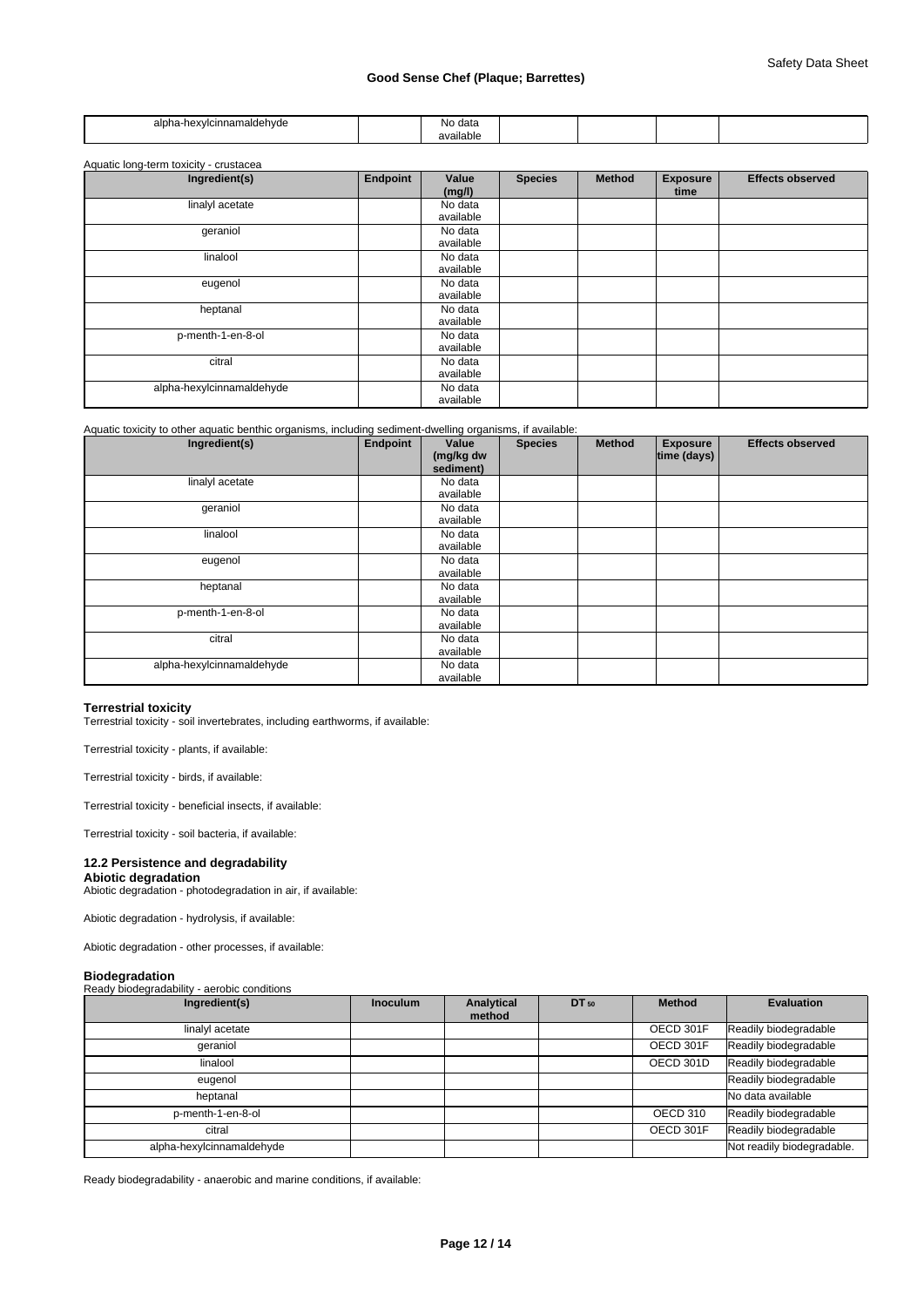Degradation in relevant environmental compartments, if available:

### **12.3 Bioaccumulative potential**

| Partition coefficient n-octanol/water (log Kow) |                   |               |                   |               |  |  |  |  |  |  |
|-------------------------------------------------|-------------------|---------------|-------------------|---------------|--|--|--|--|--|--|
| Ingredient(s)                                   | Value             | <b>Method</b> | <b>Evaluation</b> | <b>Remark</b> |  |  |  |  |  |  |
| linalyl acetate                                 | No data available |               |                   |               |  |  |  |  |  |  |
| geraniol                                        | No data available |               |                   |               |  |  |  |  |  |  |
| linalool                                        | No data available |               |                   |               |  |  |  |  |  |  |
| eugenol                                         | No data available |               |                   |               |  |  |  |  |  |  |
| heptanal                                        | No data available |               |                   |               |  |  |  |  |  |  |
| p-menth-1-en-8-ol                               | No data available |               |                   |               |  |  |  |  |  |  |
| citral                                          | No data available |               |                   |               |  |  |  |  |  |  |
| alpha-hexylcinnamaldehyde                       | No data available |               |                   |               |  |  |  |  |  |  |

#### Bioconcentration factor (BCF)

| Ingredient(s)                 | Value             | <b>Species</b> | <b>Method</b> | <b>Evaluation</b> | <b>Remark</b> |
|-------------------------------|-------------------|----------------|---------------|-------------------|---------------|
| linalyl acetate               | No data available |                |               |                   |               |
| qeraniol                      | No data available |                |               |                   |               |
| linalool                      | No data available |                |               |                   |               |
| eugenol                       | No data available |                |               |                   |               |
| heptanal                      | No data available |                |               |                   |               |
| p-menth-1-en-8-ol             | No data available |                |               |                   |               |
| citral                        | No data available |                |               |                   |               |
| alpha-hexylcinnamalde<br>hyde | No data available |                |               |                   |               |

#### **12.4 Mobility in soil** Adsorption/Desorption to soil or sediment

| Ingredient(s)             | Adsorption<br>coefficient<br>Log Koc | <b>Desorption</b><br>coefficient<br>Log Koc(des) | <b>Method</b> | Soil/sediment<br>type | <b>Evaluation</b> |
|---------------------------|--------------------------------------|--------------------------------------------------|---------------|-----------------------|-------------------|
| linalyl acetate           | No data available                    |                                                  |               |                       |                   |
| qeraniol                  | No data available                    |                                                  |               |                       |                   |
| linalool                  | No data available                    |                                                  |               |                       |                   |
| eugenol                   | No data available                    |                                                  |               |                       |                   |
| heptanal                  | No data available                    |                                                  |               |                       |                   |
| p-menth-1-en-8-ol         | No data available                    |                                                  |               |                       |                   |
| citral                    | No data available                    |                                                  |               |                       |                   |
| alpha-hexylcinnamaldehyde | No data available                    |                                                  |               |                       |                   |

#### **12.5 Results of PBT and vPvB assessment**

Substances that fulfill the criteria for PBT/vPvB, if any, are listed in section 3.

#### **12.6 Other adverse effects**

No other adverse effects known.

# **SECTION 13: Disposal considerations**

**13.1 Waste treatment methods Waste from residues / unused products:**

The concentrated contents or contaminated packaging should be disposed of by a certified handler or according to the site permit. Release of waste to sewers is discouraged. The cleaned packaging material is suitable for energy recovery or recycling in line with local legislation. **European Waste Catalogue:** 16 03 05\* - organic wastes containing dangerous substances.

**Empty packaging**

**Recommendation:** Dispose of observing national or local regulations.

# **SECTION 14: Transport information**

**Land transport (ADR/RID), Sea transport (IMDG), Air transport (ICAO-TI / IATA-DGR)** 

**14.1 UN number:** Non-dangerous goods

**14.2 UN proper shipping name:** Non-dangerous goods

**14.3 Transport hazard class(es):** Non-dangerous goods

**14.4 Packing group:** Non-dangerous goods

**14.5 Environmental hazards:** Non-dangerous goods

**14.6 Special precautions for user:** Non-dangerous goods

**14.7 Transport in bulk according to Annex II of MARPOL and the IBC Code:** Non-dangerous goods

# **SECTION 15: Regulatory information**